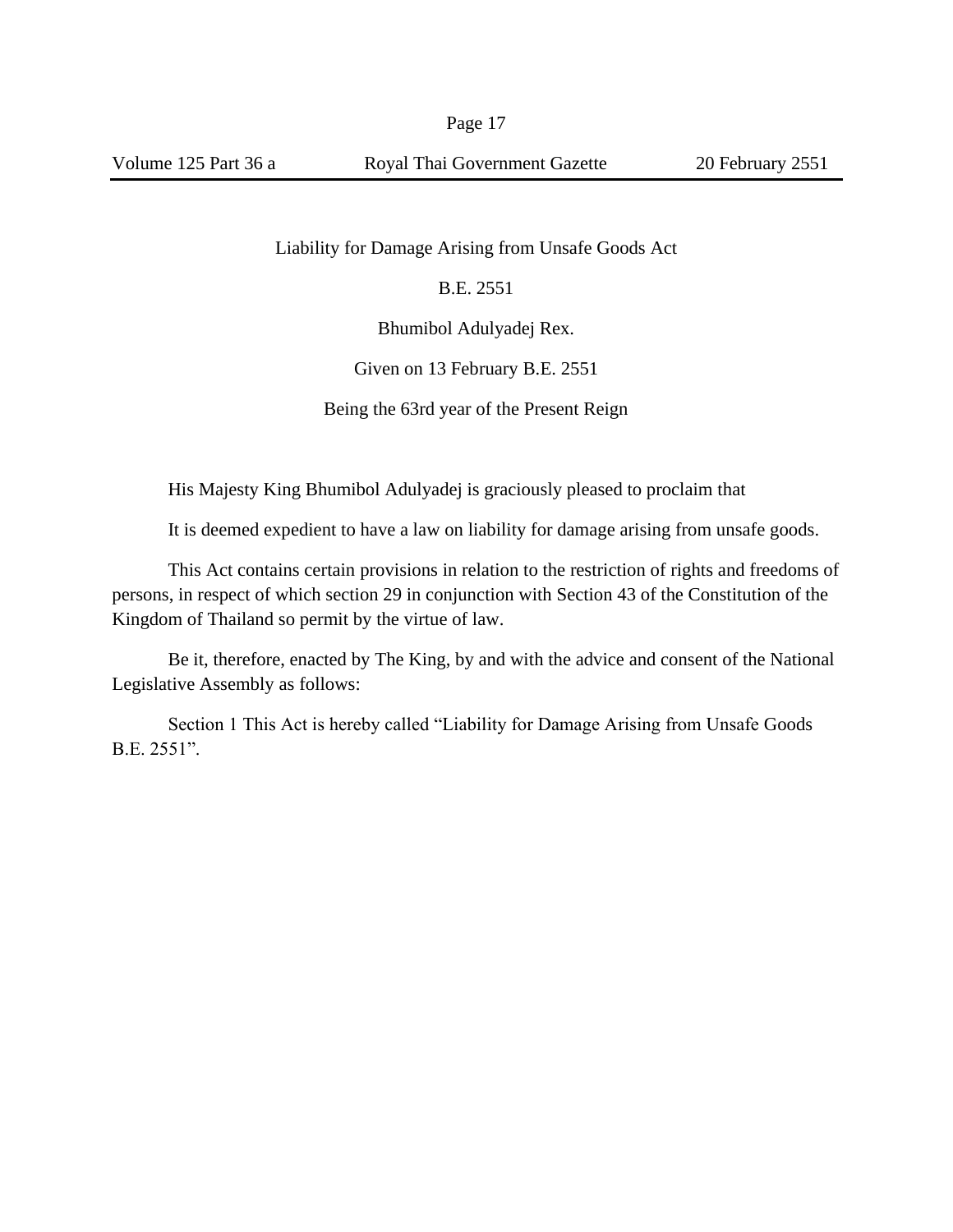Section 2 This Act shall come into force after the expiration of one year from the date of its publication in the Government Gazette.

Section 3 In the case where a law has specifically prescribed the liability for damage arising from unsafe goods which provides greater protection to the damaged party than stipulated in this act, that law shall apply.

Section 4 In this Act,

"Goods" means all movable properties which is produced or imported for sale, including agricultural products and shall include electricity*,* except goods prescribed in the Ministerial Regulation.

"Agricultural products" means products arising from agricultural activities, such as farming, animal husbandry, aquatic livestock, silkworm cultivation, lac cultivation, and mushroom cultivation, but shall not include products arising from the nature.

"Produce" means making, combining, adding, creating, assembling, inventing, converting, altering, modifying, screening, packaging, freezing, exposing to radiation, or any other similar act.

"Damaged party" means the person sustaining the damage arising from unsafe goods.

"Damage" means damage arising from unsafe goods, whether the damage is to life, body, health, hygiene, mental health or property. This shall not include damage to the unsafe goods.

"Damage to mental health" means pain, suffering, fear, anxiety, sorrow, shame or other similar mental damage.

"Unsafe goods*"* means goods that cause or may cause Damage, whether due to cause of negligence during the production process or the design process or to lack of information on instruction, storage, warning or on goods itself or an information is given but incorrect or unclear. Shall be taken into account the condition of goods, including the normal and expected method of use and storage of the product.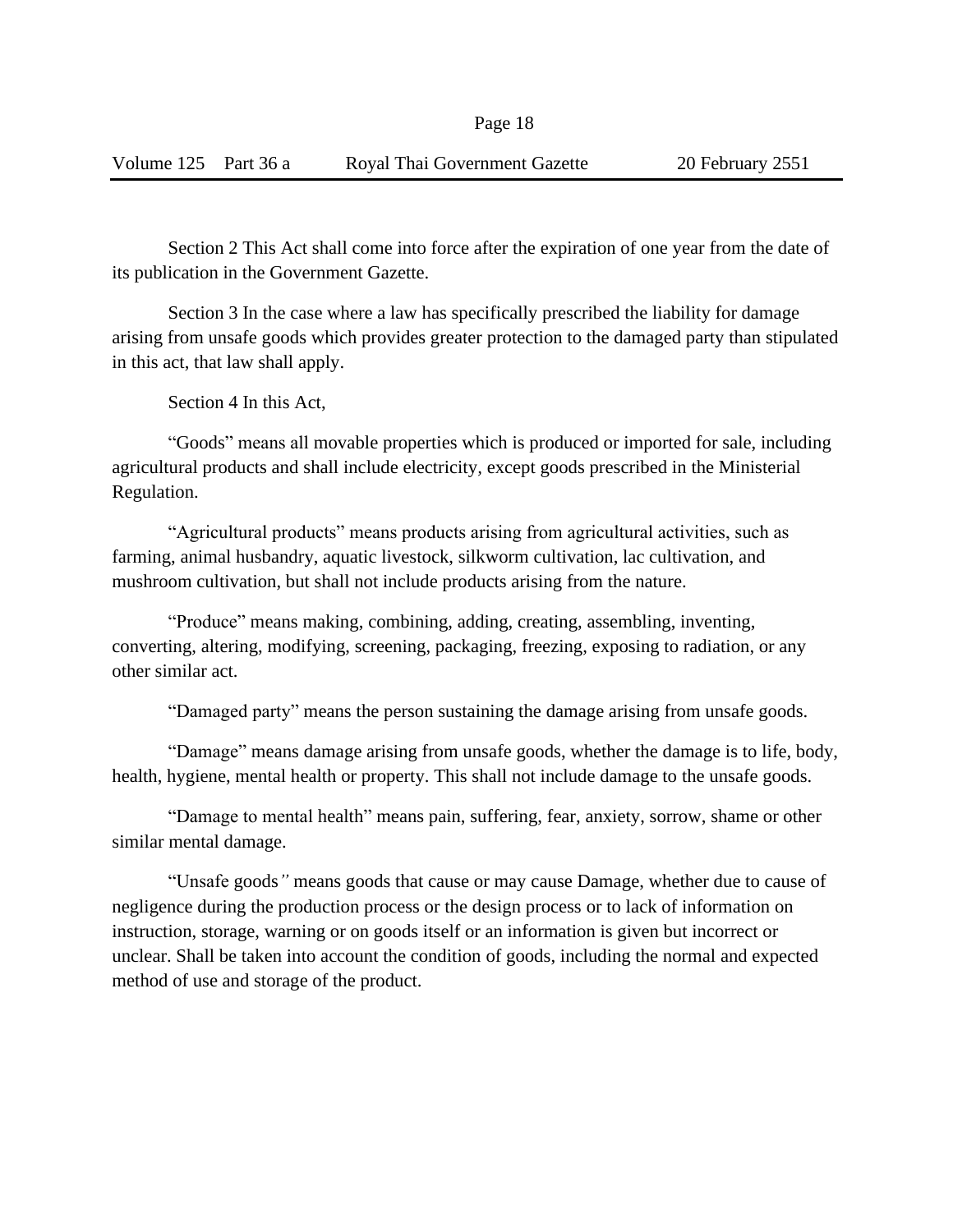"To sell*"* means selling, distributing, disposing or exchanging for commercial benefit, and shall include hiring*,* hire-purchasing, procuring, soliciting, and exhibiting for this purpose.

"Import" means bringing or ordering goods into the Kingdom for sale.

"Entrepreneur" refers to

1. Producer or a party hiring for the production

2. Importer

3. Seller of goods who cannot identify producer, party

hiring for the production, or importer.

4. Party using a name, trade name, trademark, mark, message or other means

which may be understood as being the producer, party hiring for the

production or importer.

Section 5 All entrepreneurs shall be jointly liable for damages occurring to the Damaged Party from Unsafe goods and that goods have been sold to the consumer whether the Damage was caused by intention or by negligence or not.

Section 6 For the entrepreneurs to be liable according to Section 5, the Damaged party or the prosecuting representative, according to Section 10, must prove that the Damaged party sustained a Damage from the goods of the entrepreneurs, and the use or the storage of the goods was done in a normal manner without having to prove that the Damage was caused by the action of which particular Entrepreneur.

Section 7 The entrepreneurs shall not be liable for Damages arising from Unsafe goods if the entrepreneurs can prove that

1. The goods were not unsafe.

2. The Damaged party had knowledge that the goods were unsafe, or

3. The damages occurred from an inappropriate use or storage of the goods according to instructions, storage, warning, or goods information correctly and clearly provided by the entrepreneurs.

Section 8 The party producing goods by order of the party hiring for the production shall not be liable if the party producing goods by order can prove that the danger was caused by the design of the party hiring for the production or by a compliance with the instructions from the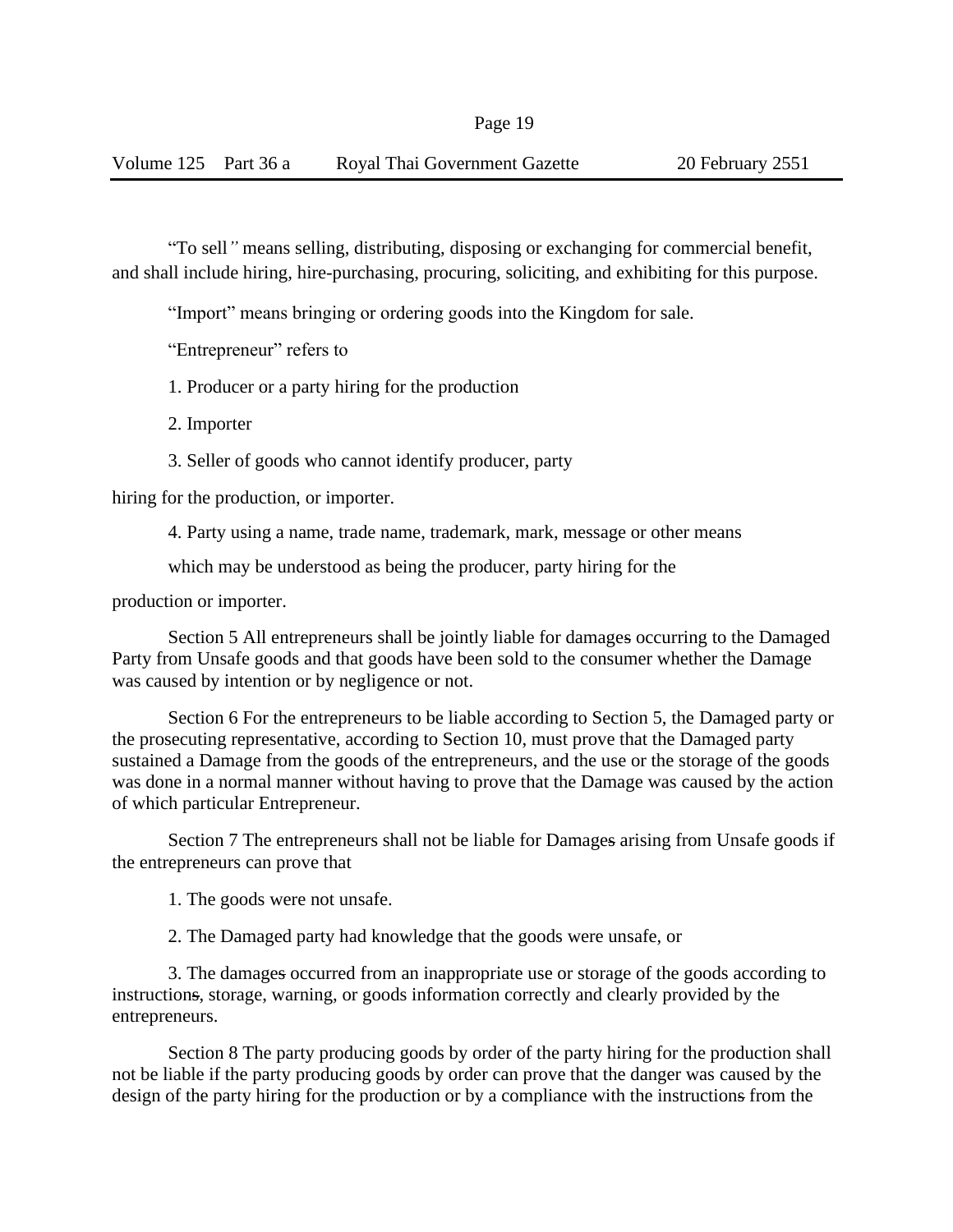party hiring for the production, and that the producer did not foresee and should not have foreseen the danger.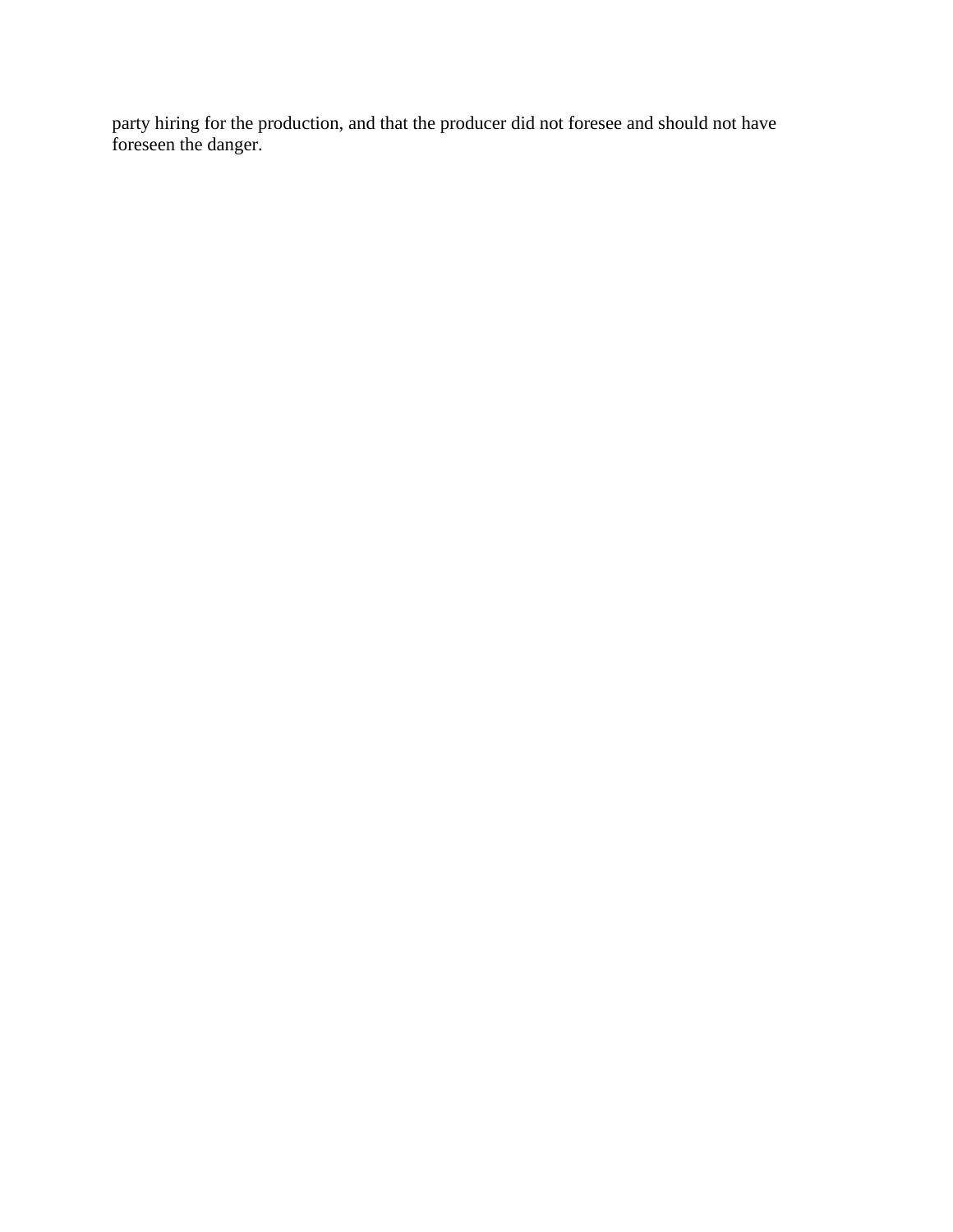The producer of the goods components shall not be liable if the producer of the goods components can prove that the danger of the goods was caused by the design, assembly, instructions for usage and storage, and warning or goods information provided by the party producing the goods.

Section 9 Agreements entered into between the consumer and the entrepreneurs before the occurrence of damages and the statement of the entrepreneurs to disclaim or limit the liability for damages caused by the unsafe goods cannot be asserted as an exception or a limitation to the liability.

For the benefit of this Section, the "consumer" shall have the same definition as "consumer" under the law concerning Consumer Protection.

Section 10 The Consumer Protection Board, and associations and foundations accredited by the Consumer Protection Board under the law concerning consumer protection shall have the right to file legal proceedings for compensation in place of the Damaged party. The provision concerning the filing of legal proceedings and litigation in place of consumer in said law shall apply mutatis mutandis.

The filing of legal proceedings and litigation in place of the Damaged party under Paragraph One shall be exempted from all fees but not including the fee in final instance.

Section 11 Apart from damages from tort, the court may also award compensation for damage under as follows:

1. Compensation for Damage to mental health, resulting from damage to body, health, and hygiene of the Damaged party. And if the Damaged party has died, the Damaged party's husband, wife, parents, or descendants shall be entitled to compensation for the Damage to mental health.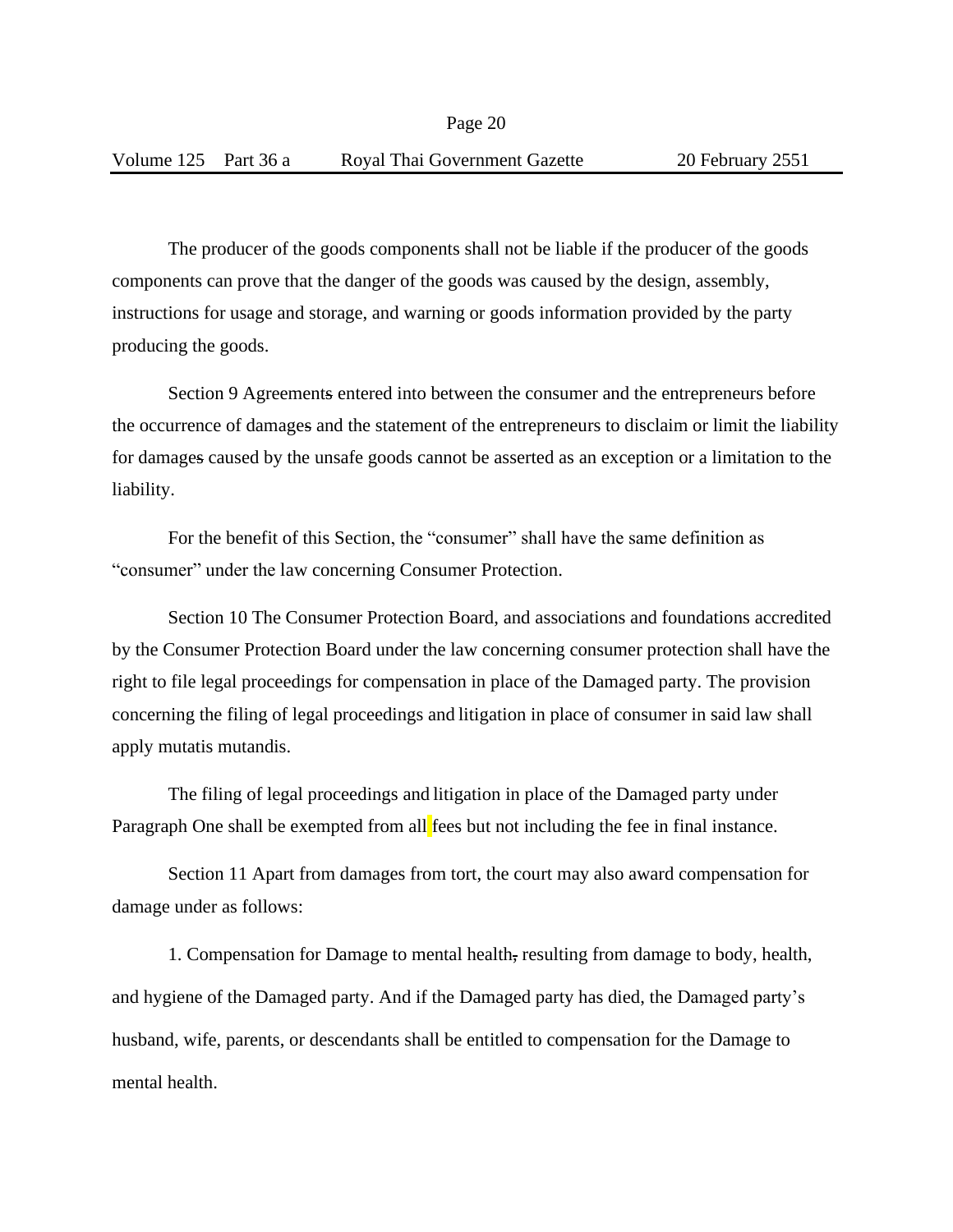2. In the case where the fact appears that the entrepreneurs has produced, imported, or sold the goods, knowing that the goods were unsafe, or not knowing by gross negligence, or knowing that the goods were unsafe after the production, importation or sale but didn't take any appropriate action to prevent the damage, the court may order the Entrepreneur to pay punitive damages in addition to the amount of actual damages stipulated by the court as the court deems fit, but not exceed twice the actual damages. Circumstances shall be taken into account such as the severity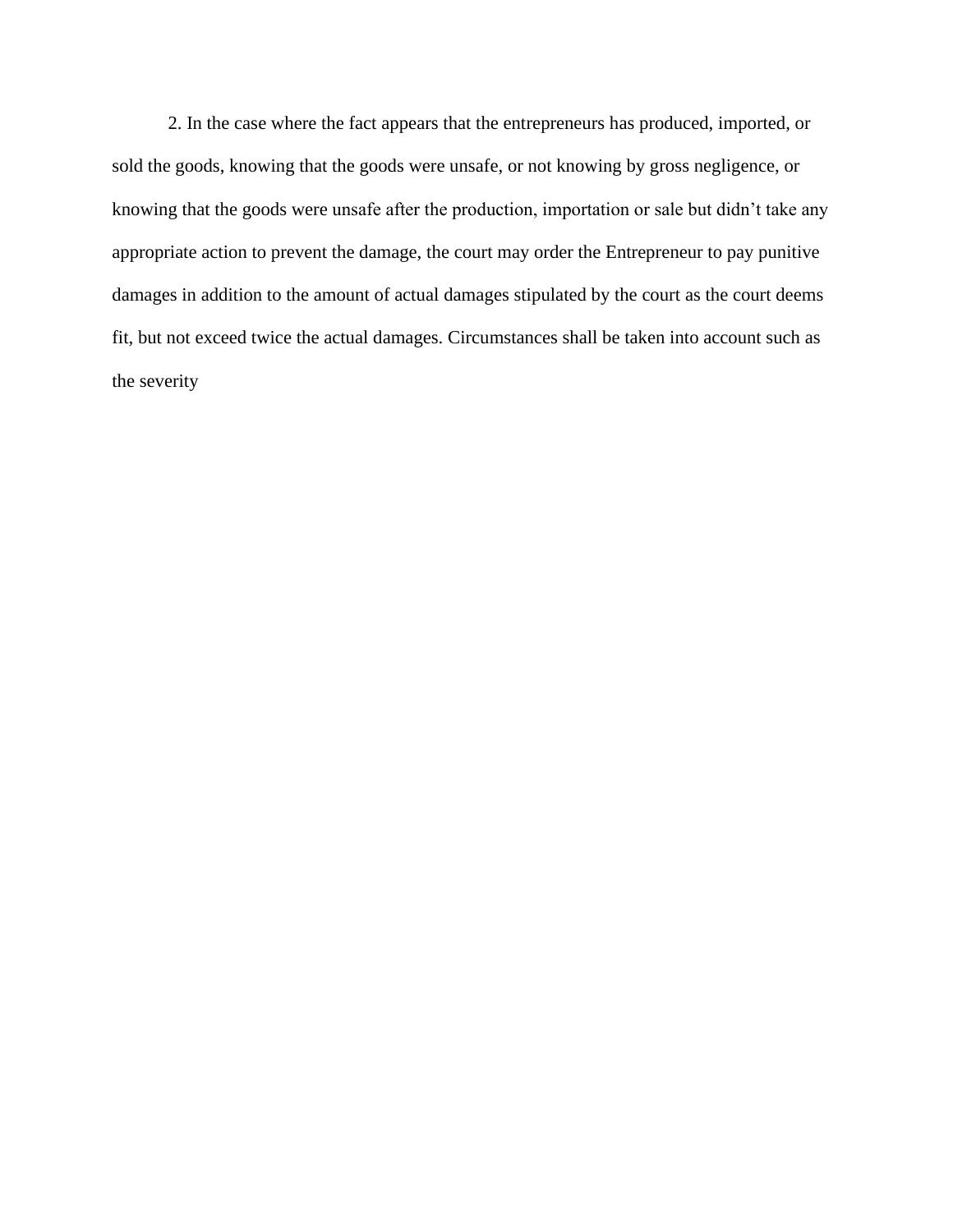Page 21

of the damage sustained by the Damaged party, the fact that the entrepreneur was aware of the danger of the goods, the time period in which the Entrepreneur concealed the danger of the goods, the actions taken by the Entrepreneur after becoming aware that the goods were unsafe, the benefits received by the Entrepreneur, the financial status of the Entrepreneur, the fact that the entrepreneur has alleviated the damages, and including the part of the Damaged party contributing to damages.

Section 12 The right to demand damages arising from unsafe goods according to this Act shall be precluded by prescription after the expiration of three years from the date the Damaged party became aware of the damages and became aware of the entrepreneurs to be liable, or after the expiration of ten years from the date the goods were sold.

In the case where the damages was to life, body, health or hygiene by the accumulation of chemicals in the body of the Damaged party, or in the case where it needs a period of time so that any symptoms appear, the Damaged party or prosecuting representative, under Section 10, must exercise the right within three years, from the date the Damaged party became aware of the damage and became aware of the entrepreneurs to be liable, and not exceeding 10 years after the date the Damaged party became aware of the damages.

Section 13 In the event of negotiation for damages between the Entrepreneur and the Damaged party, or his prosecuting representative, according to section 10, the prescription period shall be suspended during the period of negotiation until either party terminates the negotiation.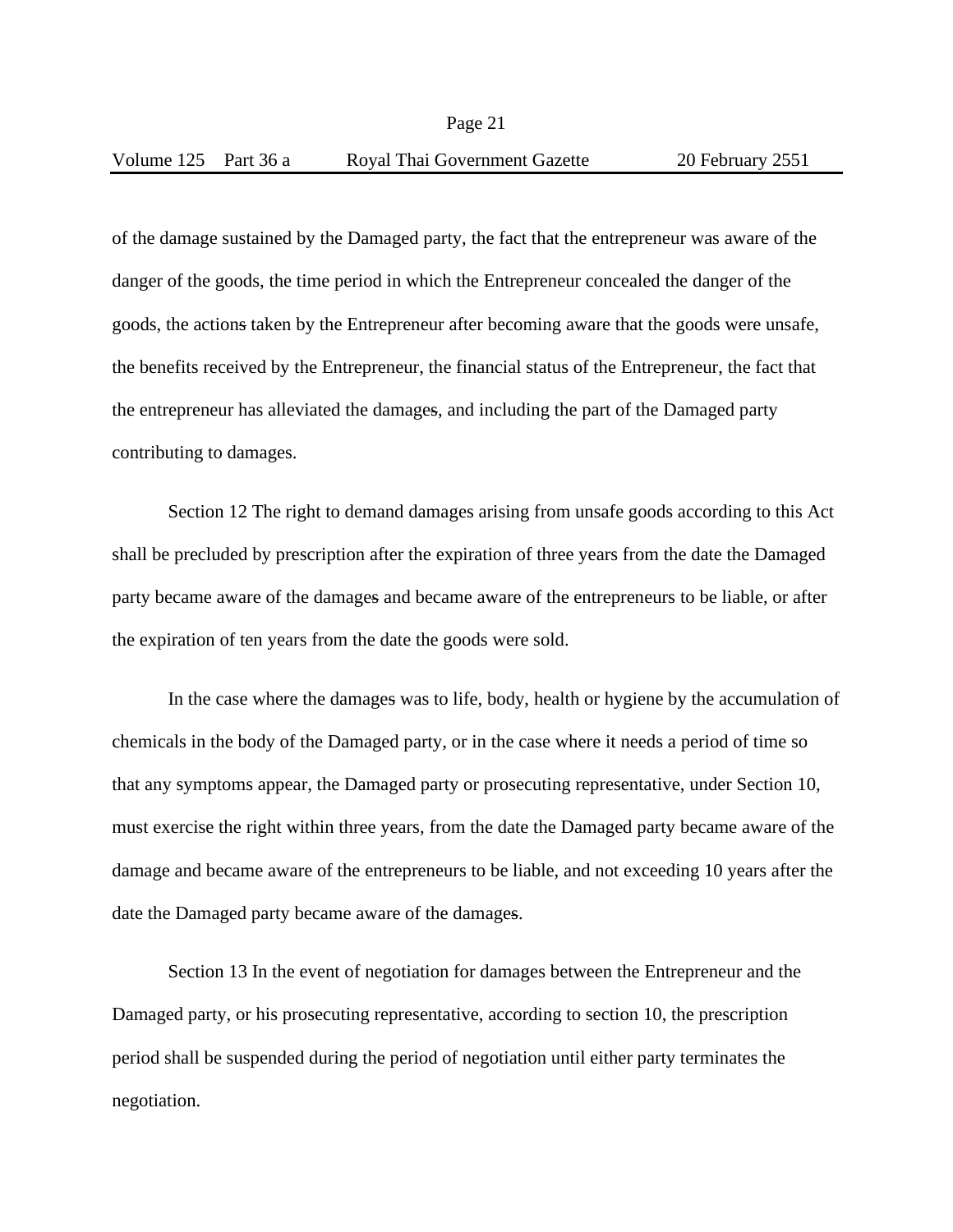Section 14 The provision of this Act shall not deprive the Damaged party of his rights to demand compensation based on rights under other laws.

Section 15 Goods sold to the consumer before this Act comes into force shall not be governed under this Act.

Section 16 The Prime Minister shall have charge and control of the execution of this Act and shall have authority to issue Ministerial Regulations in the execution of this Act.

Such Ministerial Regulations shall enter into force upon their publication in the Government Gazette.

Countersigner General Surayud Chulanont Prime Minister